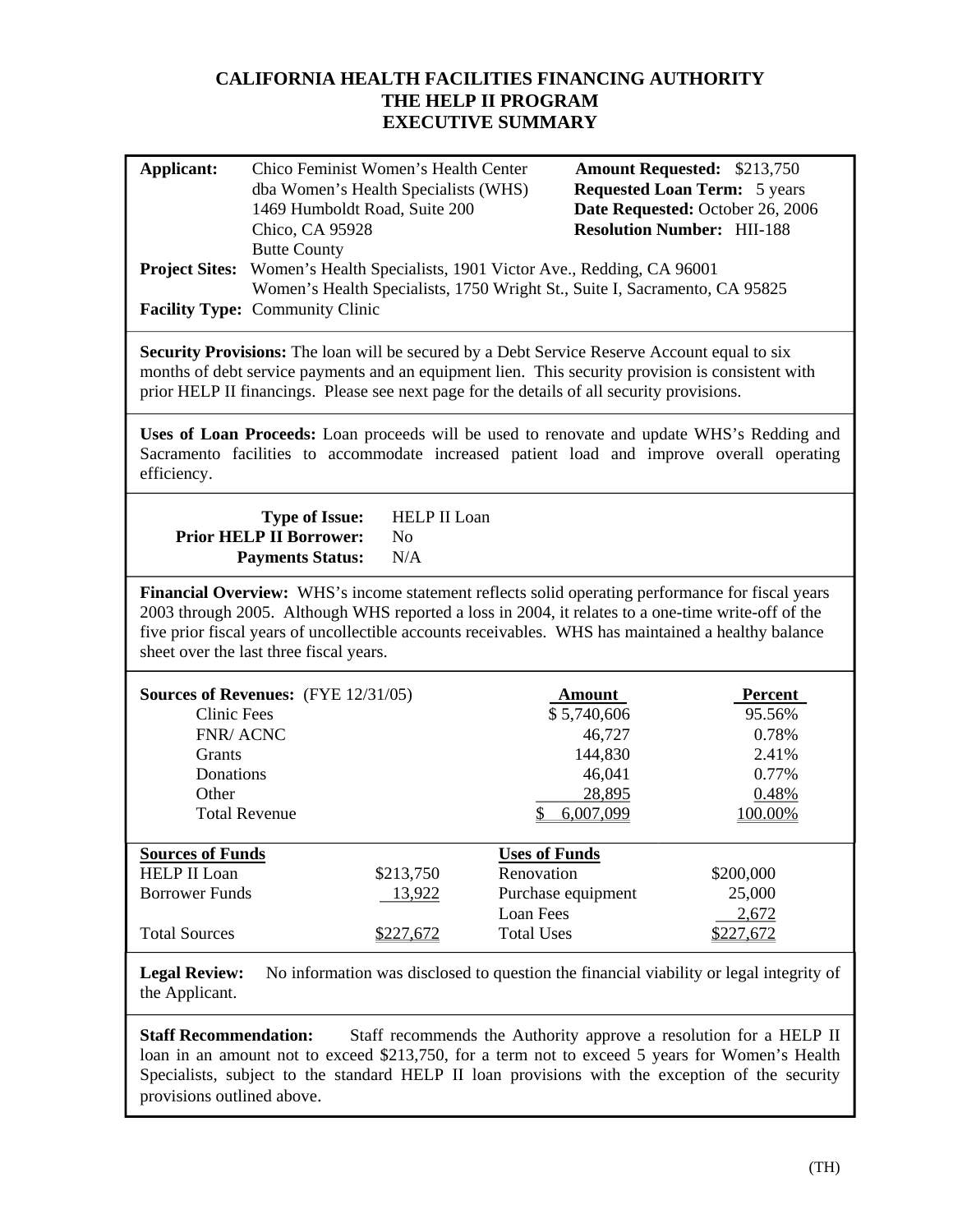#### **STAFF SUMMARY AND RECOMMENDATION THE HELP II PROGRAM**  October 26, 2006

Women's Health Specialists ("WHS") Resolution Number: HII-188

**SECURITY PROVISIONS:** Typically, HELP II loans are secured by a lien on the borrower's real property. WHS does not own any real property (the Redding and Sacramento facilities have five plus years remaining on their leases). Consequently, staff recommends the proposed loan be secured by a debt service reserve account equal to six months of debt payments totaling \$23,045. WHS shall fund this debt service reserve account at loan closing, with terms and conditions agreeable to CHFFA. Additionally, a UCC-1 equipment lien will be filed. These security provisions are consistent with previous HELP II loans to borrowers who lease facilities. The HELP II loan term shall match the remaining lease term of five years.

### **I. PURPOSE OF FINANCING**

WHS must renovate its Redding and Sacramento facilities to handle an increase in patient volume and improve overall operating efficiency.

|                                                                                                                | S | 200,000 |
|----------------------------------------------------------------------------------------------------------------|---|---------|
| A portion of the loan proceeds will be used to remodel the patient intake areas and                            |   |         |
| renovate clinician work areas in the Redding and Sacramento facilities, which will                             |   |         |
| accommodate an increase in patient load, allow more clients in waiting/intake processing                       |   |         |
| areas and decrease wait times and increase overall capacity. The clinic intake, case                           |   |         |
| management, and clinician work areas will be modified at both facilities. In addition,                         |   |         |
| improvements will be made to the patient records area, which includes adding locking file                      |   |         |
| storage systems. Finally, WHS will replace carpets, floors, and window covers.                                 |   |         |
| Purchase Equipment manufactured contains and the contract of the contract of the contract of the contract of t |   | 25,000  |
| A portion of the loan proceeds will be used to purchase ultrasound equipment to be used at its                 |   |         |

Redding facility.

|  | 2.672               |
|--|---------------------|
|  | $\frac{8}{227,672}$ |

### **Financing Structure**

- Five-year fully amortized loan term with 60 equal monthly payments of approximately \$3,841(total annual payments of \$46,090).
- Total interest payments of approximately \$32,063 for the life of the loan.
- Borrower to fund a Debt Service Reserve Account at closing equal to six months of debt service payments in the amount of \$23,045.

- $\bullet$  1<sup>st</sup> lien on corporate gross revenue.
- UCC-1 lien on equipment.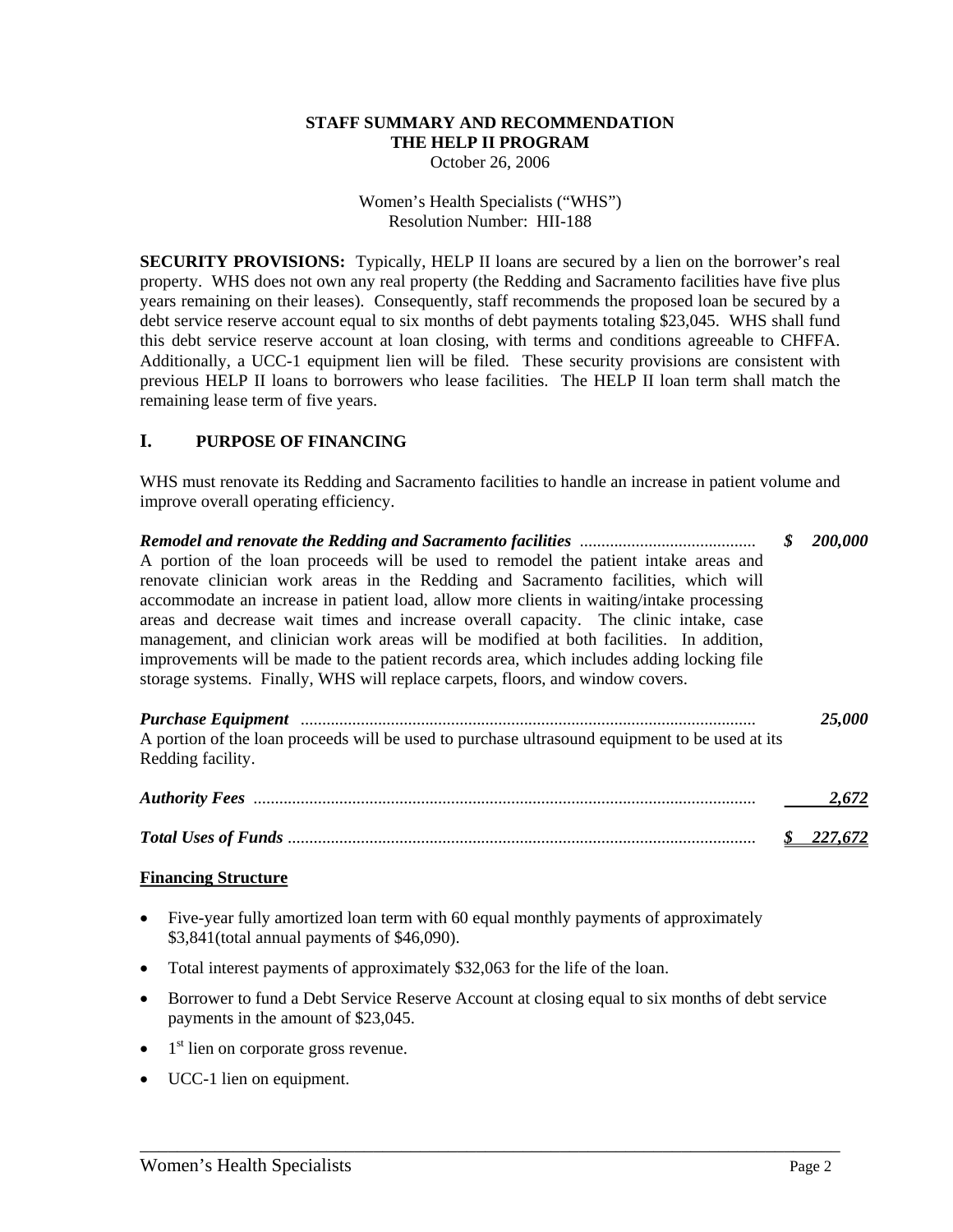# **II. FINANCIAL STATEMENTS AND ANALYSIS**

#### **Women's Health Specialists Statement of Activities (Unrestricted)**

|                                                  | <b>Period Ending</b><br>June 30 |             |                                |               |               |  |
|--------------------------------------------------|---------------------------------|-------------|--------------------------------|---------------|---------------|--|
|                                                  |                                 |             | For the year ended December 31 |               |               |  |
|                                                  | 2006                            |             | 2005                           | 2004          | 2003          |  |
|                                                  |                                 | (Unaudited) |                                |               |               |  |
| <b>REVENUE</b>                                   |                                 |             |                                |               |               |  |
| Clinic fees                                      | \$                              | 3,407,174   | \$ 5,740,606                   | \$5,014,447   | \$4,347,605   |  |
| FNR/ACNC <sup>1</sup>                            |                                 | 25,780      | 46,727                         | 37,820        | 45,070        |  |
| Grants                                           |                                 | 18,890      | 144,830                        | 42,625        | 158,364       |  |
| Donations                                        |                                 | 21,494      | 46,041                         | 42,467        | 34,593        |  |
| Other                                            |                                 | 18,927      | 28,895                         | 20,024        | 15,134        |  |
| Total revenues                                   |                                 | 3,492,265   | 6,007,099                      | 5,157,383     | 4,600,766     |  |
| <b>EXPENSES</b>                                  |                                 |             |                                |               |               |  |
| Payroll and Employee Benefits                    |                                 | 1,681,928   | 2,808,919                      | 2,457,618     | 1,987,446     |  |
| Clinic operations                                |                                 | 580,415     | 1,125,770                      | 933,501       | 785,948       |  |
| Rent and Utilities                               |                                 | 300,370     | 444,900                        | 377,309       | 378,675       |  |
| Physicians fees and travel                       |                                 | 217,434     | 404,940                        | 328,973       | 274,231       |  |
| Payroll Tax                                      |                                 | 114,248     | 214,849                        | 183,896       | 143,314       |  |
| Office Expense, literature, printing and postage |                                 | 135,677     | 152,587                        | 138,349       | 101,297       |  |
| Insurance                                        |                                 | 132,421     | 130,383                        | 207,794       | 149,792       |  |
| Conferences and events                           |                                 | 19,767      | 61,584                         | 36,605        | 2,538         |  |
| <b>Uncompensated Care</b>                        |                                 | 23,696      | 57,839                         | 389,685       | 61,647        |  |
| Advertising and public relations                 |                                 | 62,854      | 57,348                         | 62,994        | 44,610        |  |
| Legal and accounting                             |                                 | 39,426      | 51,673                         | 31,049        | 30,029        |  |
| Depreciation                                     |                                 | 24,473      | 40,359                         | 29,832        | 17,359        |  |
| <b>Bank</b> charges                              |                                 | 13,926      | 25,141                         | 26,941        | 25,210        |  |
| FNR/ACNC <sup>1</sup>                            |                                 | 15,067      | 23,545                         | 31,453        | 18,822        |  |
| Fundraising                                      |                                 | 19,515      | 16,435                         |               |               |  |
| Consulting and administration                    |                                 | 22,956      | 13,870                         | 44,026        | 28,335        |  |
| Miscellaneous                                    |                                 |             |                                | 30,665        | 1,367         |  |
| Total expenses                                   |                                 | 3,404,173   | 5,630,142                      | 5,310,690     | 4,050,620     |  |
| Change in unrestricted net assets                |                                 | 88,092      | 376,957                        | (153, 307)    | 550,146       |  |
| Unrestricted net assets at beginning of year     |                                 | 977,754     | 600,797                        | 754,104       | 203,958       |  |
| Unrestricted net assets end of year              | \$                              | 1,065,846   | \$<br>977,754                  | \$<br>600,797 | \$<br>754,104 |  |

1. FNR stands for Far Northern Regional which was a grant received to educate the community on reproductive health. ACNC stands for Adoption Choice of Northern California which provides consulting services to birth and adoptive parents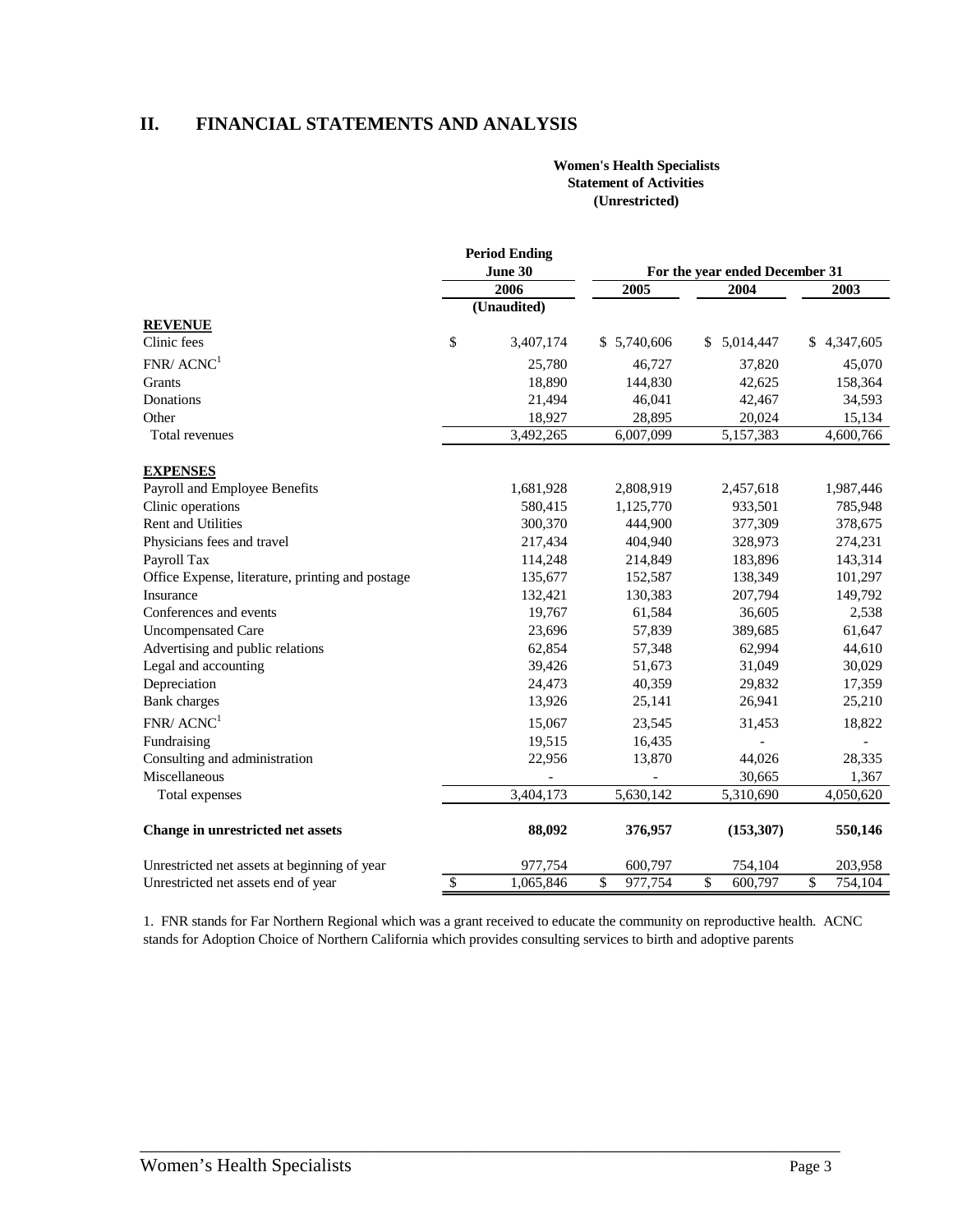#### **Women's Health Specialists Statement of Financial Position**

|                                     |                            | June 30                    |                                       | As of December 31 |         |    |         |
|-------------------------------------|----------------------------|----------------------------|---------------------------------------|-------------------|---------|----|---------|
|                                     |                            | 2006                       | 2005                                  |                   | 2004    |    | 2003    |
| <b>Assets</b>                       |                            | (Unaudited)                |                                       |                   |         |    |         |
| <b>Current Assets:</b>              |                            |                            |                                       |                   |         |    |         |
| Cash                                |                            | \$<br>831,947              | \$<br>702,329                         | \$                | 175,193 | \$ | 275,911 |
| <b>Accounts Receivable</b>          |                            | 225,481                    | 323,214                               |                   | 366,935 |    | 548,547 |
| Medical Inventory                   |                            | 71,615                     | 71,615                                |                   | 67,183  |    |         |
| Prepaid and deposits                |                            | 19,489                     | 19,489                                |                   | 18,735  |    | 15,279  |
| <b>Total Current Assets</b>         |                            | 1,148,532                  | 1,116,647                             |                   | 628,046 |    | 839,737 |
| Equipment/Furnishings, net          |                            | 221,971                    | 177,735                               |                   | 146,248 |    | 91,662  |
| <b>Total Assets</b>                 |                            | $\mathcal{S}$<br>1,370,503 | $\overline{\mathcal{S}}$<br>1,294,382 | $\overline{\$}$   | 774,294 | \$ | 931,399 |
| <b>Liabilities &amp; Net Assets</b> |                            |                            |                                       |                   |         |    |         |
| <b>Current Liabilities:</b>         |                            |                            |                                       |                   |         |    |         |
| Prepaid grant                       |                            | 140,000                    | 140,000                               |                   |         |    |         |
| Accounts payable                    |                            | 70,498                     | 103,296                               |                   | 117,408 | \$ | 123,630 |
| Payroll tax payable                 |                            | 13,439                     | 10,562                                |                   | 10,761  |    | 15,663  |
| Current portion long-term debt      |                            | 2,800                      | 15,711                                |                   | 9,201   |    | 7,728   |
| <b>Total Current Liabilities</b>    |                            | 226,737                    | 269,569                               |                   | 137,370 |    | 147,021 |
| Notes payable                       |                            | 57,170                     | 47,059                                |                   | 36,127  |    | 30,274  |
| <b>Total Liabilities</b>            |                            | 283,907                    | 316,628                               |                   | 173,497 |    | 177,295 |
| Unrestricted net assets             |                            | 1,086,596                  | 977,754                               |                   | 600,797 |    | 754,104 |
| Total Liabilities & Net Assets      |                            | -\$<br>1,370,503           | 1,294,382<br>\$                       | $\mathbb{S}$      | 774,294 | \$ | 931,399 |
| Current Ratio                       |                            | 5.07                       | 4.14                                  |                   | 4.57    |    | 5.71    |
| <b>Financial Ratios:</b>            | Proforma (a)<br>12/31/2005 |                            |                                       |                   |         |    |         |
| Debt Service Coverage (x)           | 6.63                       | 48.94                      | 24.80                                 |                   | (10.27) |    | 73.43   |
| Debt/Unrestricted Net Assets (x)    | 0.23                       | 0.06                       | 0.06                                  |                   | 0.08    |    | 0.05    |
| Margin (%)                          |                            | 3.22                       | 6.28                                  |                   | (2.97)  |    | 11.96   |
| Current Ratio $(x)$                 |                            | 5.07                       | 4.14                                  |                   | 4.57    |    | 5.71    |

\_\_\_\_\_\_\_\_\_\_\_\_\_\_\_\_\_\_\_\_\_\_\_\_\_\_\_\_\_\_\_\_\_\_\_\_\_\_\_\_\_\_\_\_\_\_\_\_\_\_\_\_\_\_\_\_\_\_\_\_\_\_\_\_\_\_\_\_\_\_\_\_\_\_\_\_

(a) Recalculates 2005 audited results to include the impact of this proposed financing.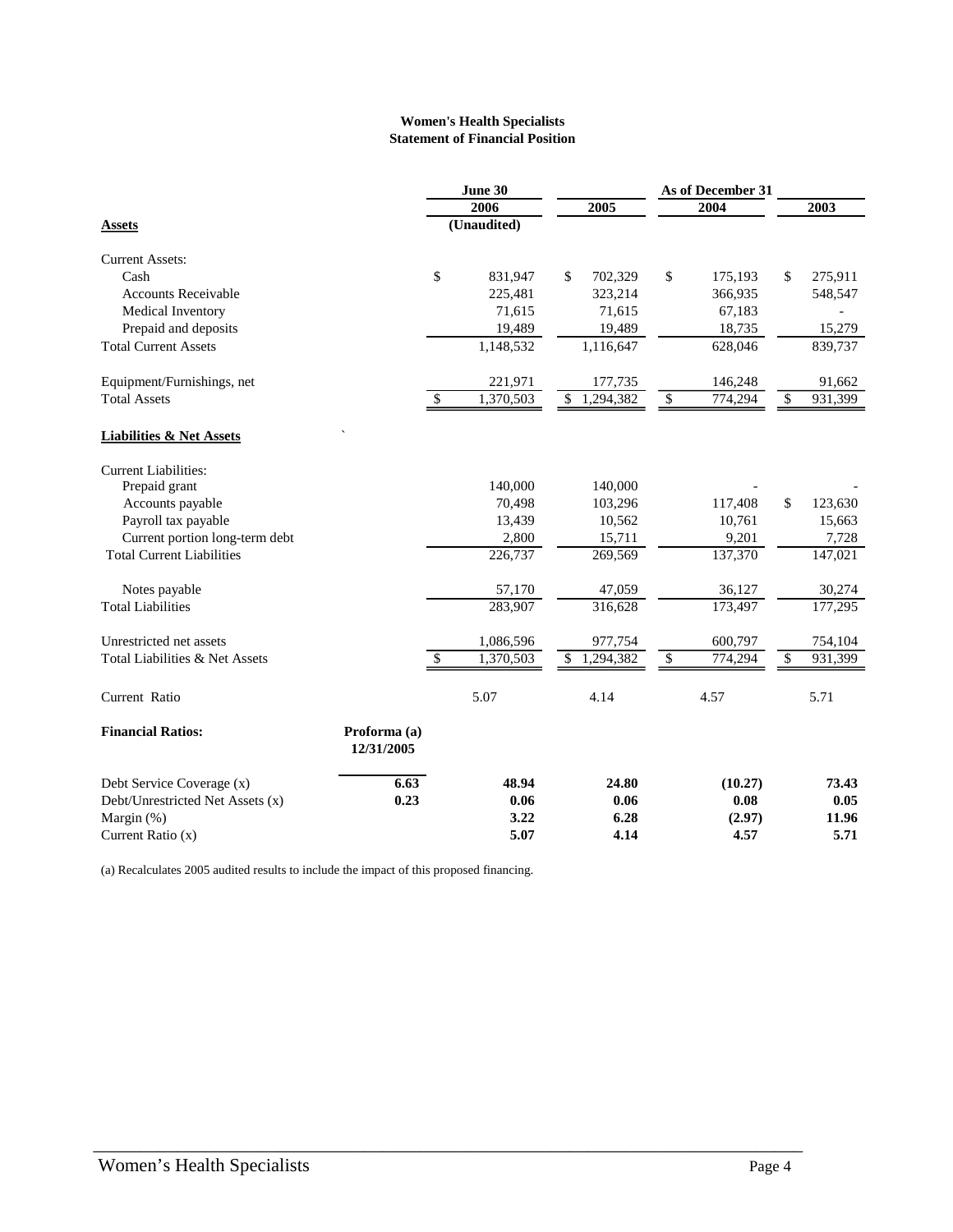## **Financial Discussion**

## **WHS's income statement reflects solid operating performance for fiscal years 2003 through 2005. WHS has experienced strong demand for its services, with patient visits increasing approximately 60% during this period.**

WHS receives over 97% of its revenues from Clinic Fees and approximately 80% of those fees were covered by Medi-Cal (including Family PACT). Additional revenues are received from grants, donations, some of which are designated towards specific clinic programs or services.

During fiscal year 2005 WHS posted solid operating results, with an increase in unrestricted net assets of \$377,000. Grant revenue was higher due to a grant received from California Wellness Foundation. WHS has experienced strong demand for its services, as exhibited by an 18% increase in patient visits from the previous fiscal year. Total revenues increased by 16%, primarily due to an increase in patient visits/clinic fees, which increased by 14%. WHS operational expenses also increased accordingly.

During fiscal year 2004, WHS reported a decrease in unrestricted net assets of \$153,000. The loss primarily relates to the write-off of five years worth of uncollectible accounts receivables (bad debt) totaling approximately \$288,000 (see uncompensated care expense on page 3). Excluding this one time expense, WHS would have posted an increase in unrestricted net assets of \$135.000. Total revenues for the fiscal year increased by 12%, while total expenses increased by 24% (excluding the one-time bad debt expense). The higher expenses were due to increases in payroll/employee benefits, higher insurance and worker's compensation rates, plus expenses related to the rollout of the new FNR/ACNC program.

During fiscal year 2003 WHS posted solid operating results, with an increase in unrestricted net assets of \$550,000, reflecting a strong 12% operating margin.

During the interim period ending June 30, 2006, WHS continued to operate with a surplus, with an increase of unrestricted net assets of \$88,000. WHS experienced higher expenses for payroll, benefits and rents due to expanded days of operation and office hours, which required additional staffing and lease space. Office expense increased due to an upgrade in the computer systems and network. Advertising and public relations increased due to additional radio time and other marketing efforts. Finally, insurance increased due to significantly higher enrollment and higher premiums. WHS expects the trend of increasing patient visits and revenues to continue.

### **WHS has maintained a healthy balance sheet over the last three fiscal years.**

During fiscal year 2005, WHS exhibits solid liquidity with a 4.14x current ratio, supported by significant cash/cash equivalents of \$702,000.

WHS currently has minimal long-term debt, with a debt to unrestricted net assets ratio of .06x and a strong debt service coverage ratio of 24.80x. With the proposed financing, WHS debt to unrestricted net assets ratio will be a modest .23x along with a debt service coverage ratio 6.63x.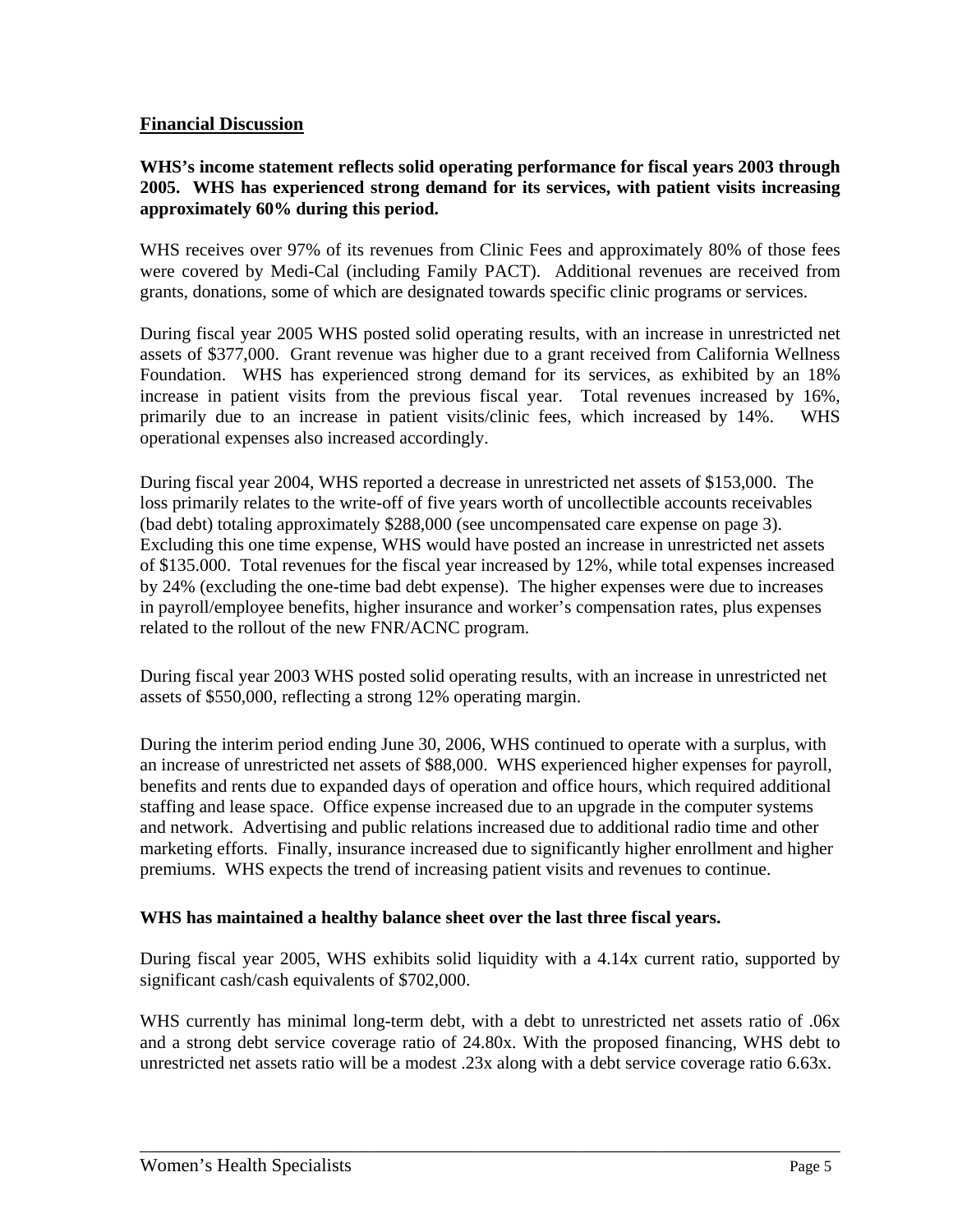# **III. UTILIZATION STATISTICS**

#### **Client Served / (Patient Visits) Fiscal Year Ended June 30**

|               | 2003            | 2004              | <b>2005</b>       |
|---------------|-----------------|-------------------|-------------------|
| <b>Totals</b> | 20,275/(34,808) | 23,949 / (46,556) | 26,535 / (55,044) |

## **IV. ORGANIZATION**

#### **Background**

The Chico Feminist Women's Health Center, dba Women's Health Specialists (WHS) was established as a community clinic in 1975 by nine women to advocate, promote, and protect reproductive rights for all women. WHS operates seven (7) clinic sites located in Chico, Redding, Sacramento, Santa Rosa, Grass Valley, and Petaluma.

Approximately 80% of WHS clients use Medi-Cal or Family PACT, 10% have health insurance, and 10% are uninsured. WHS clinics serve women and men from 26 counties in Northern California and served 26,535 patients in 2005. Patient volume has increased by almost 60% during the last three years. The Sacramento and Redding facilities will be renovated to accommodate additional growth in clientele.

WHS operates a wide array of programs in support of its mission to give women control over gynecological health and reproductive choices: Well Woman Health Care, Health Education Program, Family Planning Services, Comprehensive Abortion Care, Breast Cancer Early Detection Program, Women's Health and Information Line, Menopause Services, Fertility Health Services, Adoption Choices of America, and Community Education. Also, WHS has authored three books on women's health.

#### **Licenses**

Both the Redding and the Sacramento WHS facilities are licensed by the California Department of Health Services to operate as community clinics.

#### **Contracts**

WHS is of a type and in a geographic area subject to Medi-Cal contracting. WHS has been awarded a Medi-Cal contract by agreeing to provide a community service and to accept Medi-Cal and Medicare patients.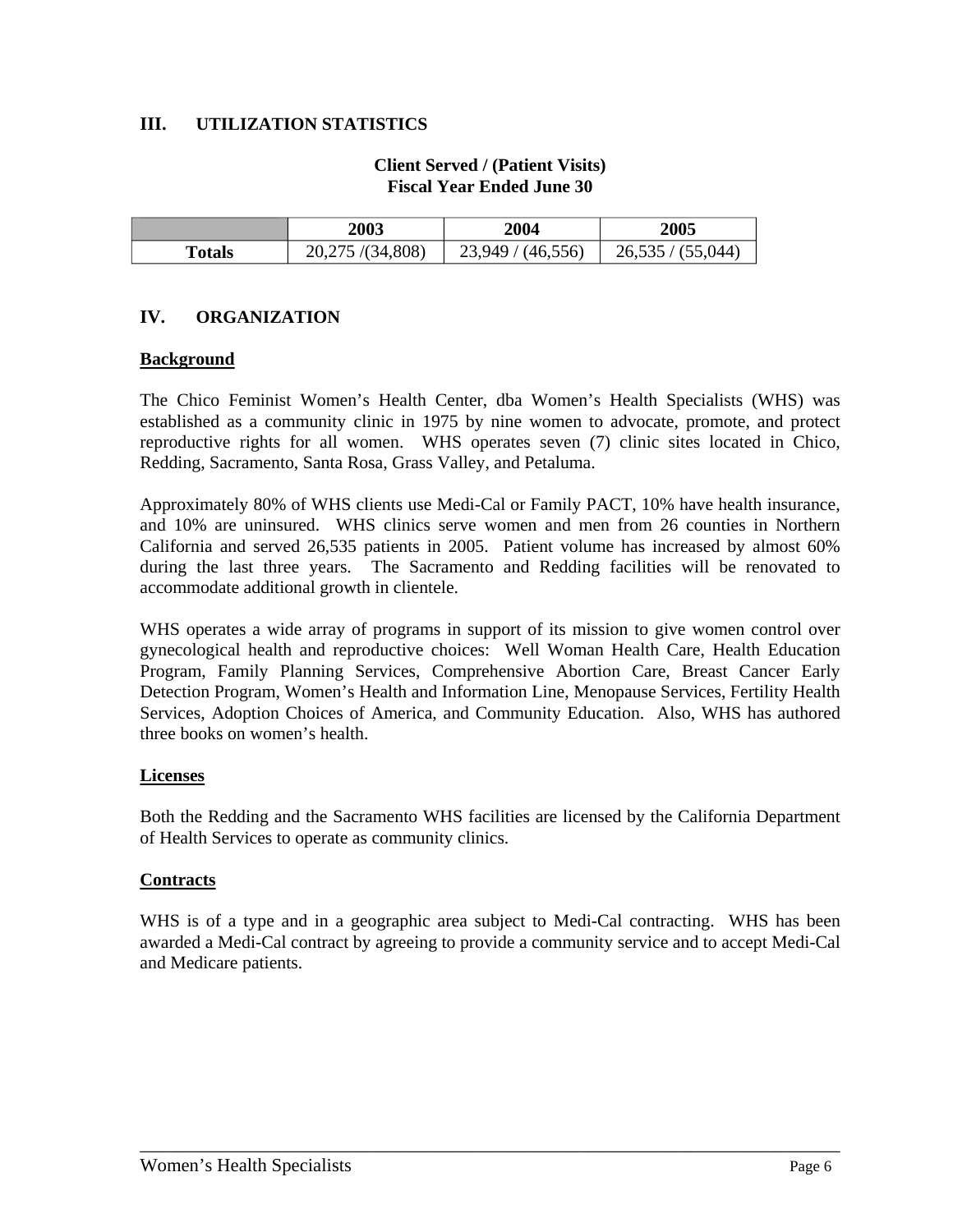# **V. OUTSTANDING DEBT**

| <b>Description</b>                           | Original<br><b>Amount</b> | <b>Amount</b><br><b>Outstanding as</b><br>of 12/31/2005 | <b>Estimated Amount</b><br><b>Outstanding After</b><br><b>Proposed Loan</b> |
|----------------------------------------------|---------------------------|---------------------------------------------------------|-----------------------------------------------------------------------------|
| <b>Existing:</b>                             |                           |                                                         |                                                                             |
| County of Sacramento (Bridge)<br>loan), 8/98 | \$175,000                 | $$28,013*$                                              | \$28,013                                                                    |
| Equipment Lease I, 6/03                      | 38,647                    | $30,573*$                                               | 30,573                                                                      |
| Equipment Lease II, 2/04                     | 8,544                     | 4,184*                                                  | 4,184                                                                       |
| <b>Proposed:</b><br>CHFFA HELP II Loan, 2006 |                           |                                                         | 213,750                                                                     |
| <b>Total Debt</b>                            |                           | $$62,770*$                                              | \$276,520                                                                   |

\* Includes current portion of long-term debt.

# **VI. SECTION 15438.5 OF THE ACT (Savings Pass Through)**

It is the intent of the Legislature in enacting this part to provide financing only to health facilities that can demonstrate the financial feasibility of their projects. It is further the intent of the Legislature that all or part of any savings experienced by a participating health institution, as a result of that tax-exempt revenue bond funding, be passed on to the consuming public through lower charges or containment of the rate of increase in hospital rates.

WHS has provided a description of its savings pass through in **Exhibit A**.

# **VII. SECTION 15459 OF THE ACT (Community Service Requirement)**

As a condition of the issuance of revenue bonds, whether by the Authority or any local agency, each borrower shall give reasonable assurance to the Authority that the services of the health facility will be made available to all persons residing or employed in the area served by the facility. As part of this assurance, borrowers shall agree to a number of actions, including (1) To advise each person seeking services at the borrower's facility as to the person's potential eligibility for Medi-Cal and Medicare benefits or benefits from other governmental third-party payers, and (2) To post notices in appropriate areas within the facility regarding services being available to all in the service area. This agreement is a standard "Certification and Agreement Regarding Community Service Obligation".

WHS has executed this certification indicating whether Medi-Cal and Medicare patients are accepted. A copy of WHS' certification is included as **Exhibit B**.